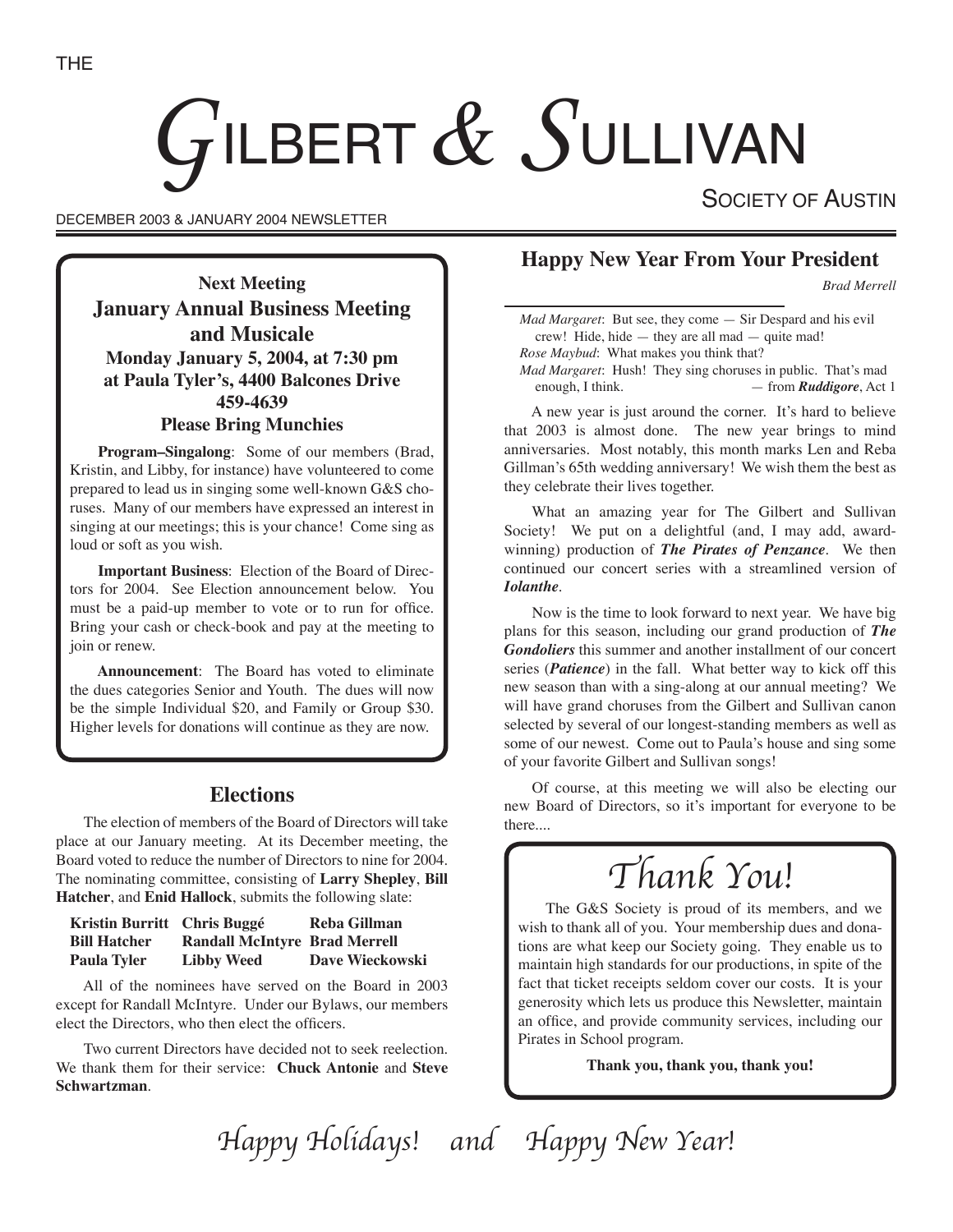# **November Musicale**

*Reba Gillman*

Nearly 40 people gathered in the Jays' lovely home on Monday, November 17, 2003 to be delighted by the program put together by Kristin Burritt. Present were members and friends: Byron Arnason, Zelda Austin & Arthur Guberneck, Mike & Ginger Flood (parents of Kristin Burritt), Len & Reba Gillman, Loel Graber, Enid Hallock, Gary & Chris Hallock, Benny & Nancy Jay, Richard & Judy Lary, Allen & JoAnn Lawshae, Dan Merrell, Mary Roche, Martha Schumacher, Larry Shepley, Leland L. Smith, Paula Tyler, Libby Weed, Dave Wieckowski, Theresa S. Wilson & Antonio A. Fuentes, and performers Kristin Burritt, Anna Derdeyn, Arthur Di Bianca, Meredith Groeschel, Andrew Hallock, June Julian, Randall McIntyre, Brad Merrell with Laura, Claire Vangelisti, and Marc Witmer at the piano.

President Brad Merrell did the honors,welcoming us all. Arthur DiBianca introduced the material from *Patience* with the dialog leading into the charming duet sung by Patience and Angela. There were in all four excerpts from *Patience*, with appropriate dialog by the singers, concluding with the wonderful duet "Sing ʻBooh to you, pooh pooh to you,' and that's what you should say," sung by Anna Derdeyn as Lady Jane, and Art as Reginald Bunthorne.

After a brief intermission the program continued with selections from *The Gondoliers*. The clever words and lilting music served as a tantalizing foretaste of this opera, which we look forward to producing next June. It was a joy to hear this cast of talented young singers, recruited mostly from our recent production of *Pirates*. We welcome the energy and enthusiasm they bring to us. The Society was created by such performers over 25 years ago, but our aging population is now a cause for concern. We very much need this infusion of new blood.

Kristin is one of the new enthusiasts, and her willingness to plan the program produced an extra Musicale we had not earlier hoped for. It was especially charming that her parents were visiting in Austin, and able to come to hear their talented daughter perform.

To finish off the evening Brad led us into our traditional audience participation, and we rose to sing "Hail Poetry" and "Now to the banquet we press." But then — surprise! — Nancy came forward with a big birthday cake with one candle, and we all sang "Happy Birthday to Brad," for November 17th is indeed his birthday. A splendid evening was rounded out with conversation and comestibles as usual. Our members are very talented munchy providers!

# **Program Musicale — 17 November 2003**

**Part I** — Selections from Patience (with dialogue interspersed)

| "Long years ago, fourteen maybe" | Patience, Lady Angela |
|----------------------------------|-----------------------|
| "Prithee, pretty maiden"         | Patience, Grosvenor   |
| "Love is a plaintive song"       | Patience              |
| "So go to him and say to him"    | Lady Jane, Bunthorne  |
|                                  |                       |

Patience – Meredith Groeschel Lady Angela – June Julian Lady Jane – Anna Derdeyn Archibald, Grosvenor – Randall McIntyre Reginald Bunthorne – Arthur DiBianca

#### **Intermission**

**Part II** — Selections from The Gondoliers

| "We're called gondolieri"                                 | Marco, Giuseppe                  |  |
|-----------------------------------------------------------|----------------------------------|--|
| "From the sunny Spanish shore"                            |                                  |  |
|                                                           | Casilda, Duchess, Luiz, Duke     |  |
| "O rapture, when alone together""There was a time"        |                                  |  |
|                                                           | Casilda, Luiz                    |  |
| "After sailing to this island"                            | Gianetta, Tessa, Company         |  |
| "In a contemplative fashion"                              |                                  |  |
|                                                           | Tessa, Gianetta, Marco, Giuseppe |  |
| "To help unhappy commoners"                               | Duke, Duchess                    |  |
| "I am a courtier" Casilda, Duchess, Marco, Giuseppe, Duke |                                  |  |
|                                                           |                                  |  |

Casilda – Claire Vangelisti Duchess of Plaza Toro – Anna Derdeyn Tessa – June Julian Gianetta – Kristin Burritt Marco – Andrew Hallock Giuseppe – Randall McIntyre Luiz – Brad Merrell Duke of Plaza Toro – Arthur DiBianca

Lord High Pianist – Marc Witmer

Finally, join us for a rousing chorus of "Hail, Poetry!" and "Now to the banquet we press."

## **Randalls/Tom Thumb Good Neighbor Program**

Please register your Randall's Remarkable Card —Randalls will donate 1% of your bill to us (and up to two other charitable groups, if you wish). To register, visit the customer counter and use our name and number:

#### **Gilbert and Sullivan Society 10090**

This is an easy and cost-free (to you!) way to help us out.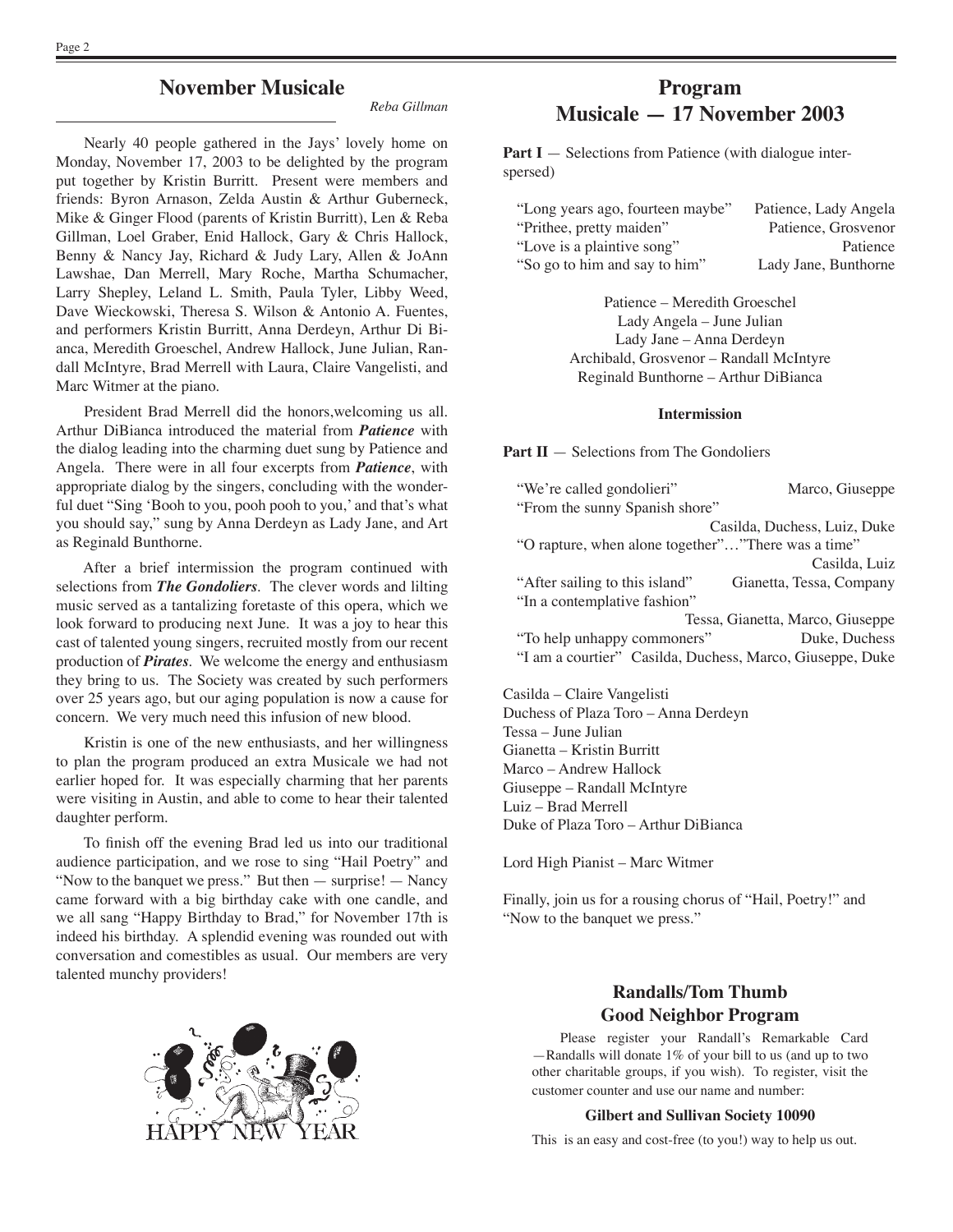# **News of Members**

Our eminent Director, **Ralph MacPhail, Jr.**, reports on a whirlwind trip to England in November. He was invited to give his lecture "Mikado: Red. Hot, and Swing!" to the Gilbert & Sullivan Society meeting at the Club for Acts and Actors in Bedford Street, London. "It all went well and was wonderfully attended, even though it was a rainy weekend." Rafe used his brief time well, paying his respects to the Gilbert, Sullivan, and D'Oyly Carte memorials, and the two Savoys (Theatre and Hotel). He walked up Southampton Street, Gilbert's birthplace, to Covent Garden, and spent a quiet half-hour in St. Paul's ("the actors' church").

Before his trip to London, Rafe had the pleasure of entertaining **Ian Bradley**, in Bridgewater. Bradley introduced and edited *The Complete Annotated Gilbert and Sullivan* (Oxford Univ. Press, 1996), which we refer to constantly.

# **Contributors to Pirates 2003**

Underwriters: **Chris Buggé, Larry Shepley**

Individual: **Reba & Len Gillman, David & Roslyn Gutman, Jean & Ed Smootz, Sue Ricket Caldwell, Chris Buggé, Virginia Ehmann, Dan Girardot, Allan & Barbara Longacre**

Corporate, Government, and Foundation: **Still Water Foundation of Austin, Priority Copy, Eyes of Texas Laser Center, Cedra Corporation, Westminster Manor, Cleve H. Tandy Foundation, Consolidated Insurance Agency, Genesis Presbyterian Church, HEB & HEB Central Market, Texas French Bread**

Thanks to our many volunteers and to **Enid Hallock**, who coordinated them.



*The Pirates of Penzance* was funded in part by the City of Austin under the auspices of the Austin Arts Commission and supported by a grant from the Texas Commission on the Arts.



# **Texas Early Music Project Christmas Concert: The Play of Daniel**:

One of the most popular of the medieval mystery plays from the 12th century will be performed with full staging, a small medieval orchestra, and a cast of luminaries, including G&S favorites, **Jeffrey Jones-Ragona** and **Andrew Hallock**. There will be a shortened afternoon performance geared especially for families and children at 2:00 pm and a full performance at 8:00 pm, Saturday, December 20 at University Presbyterian Church, 2203 San Antonio Street: \$12/\$15; 474-TIXS; Info: 371-0099; early-music.org.

# *The Pirates of Penzance*

The critically acclaimed Spring Woods High School (in Houston) Performing Arts Department presents the 125th Anniversary Production of Gilbert and Sullivan's *The Pirates of Penzance*," January 29, 30, 31, February 5, 6, and 7, 2004, at 7: 30 p.m. There will also be a 2:00 p.m. matinee on February 1, 2004. SWHS Auditorium, 2045 Gessner. Tickets: \$7 Students and SBISD Employees, \$10 Adults. Reservations appreciated: 713-365-4475, ext. 3514.

### **G&S Mugs & Memorabilia**

Our mugs are tastefully designed with the G&S Logo. Only \$10. Call our office or write us for one of these handsome mugs (lead-free and microwave and dishwasher safe)



And don't forget our other delightful merchandise: Tee shirts, videos, librettos; all available at very reasonable prices. Call us at 472-4772.

# Membership Form

We encourage you to join our Society. If you are a member, please check your membership renewal date on the top of the mailing label. If expired or near expiration, your membership needs to be updated! To correct your address, renew your membership, or become a member, complete this form, and mail it to us at:

The Gilbert & Sullivan Society of Austin P.O. Box 684542 Austin, Texas 78768–4542 Phone: 472-4772 (472-GSSA)

Name (as you want it to appear) \_\_\_\_\_\_\_\_\_\_\_\_\_\_\_\_\_\_\_\_\_\_\_\_\_\_\_\_\_\_\_\_\_\_\_\_\_\_\_\_

Phone (Day) \_\_\_\_\_\_\_\_\_\_\_\_\_\_\_\_\_\_\_\_\_\_\_\_\_(Night)\_\_\_\_\_\_\_\_\_\_\_\_\_\_\_\_\_\_\_\_\_\_\_\_

Address \_\_\_\_\_\_\_\_\_\_\_\_\_\_\_\_\_\_\_\_\_\_\_\_\_\_\_\_\_\_\_\_\_\_\_\_\_\_\_\_\_\_\_\_\_\_\_\_\_\_\_\_\_\_\_\_\_\_\_

City, State, ZIP \_\_\_\_\_\_\_\_\_\_\_\_\_\_\_\_\_\_\_\_\_\_\_\_\_\_\_\_\_\_\_\_\_\_\_\_\_\_\_\_\_\_\_\_\_\_\_\_\_\_\_\_\_

E-mail address

What company do you work for?

Please check a membership category. Membership benefits include our Newsletter and 10% discount on tickets.

 $\Box$  Individual: \$20 or more

 $\overline{\Box}$  Family/Group: \$30 or more

 $\Box$  Donation only (no membership)

 $\Box$  I'm interested in volunteering.

Please consider becoming a member at one of the following **Donor Levels**: **Patron** (\$50-\$99), **Grand Duke or Duchess** (\$100- \$249); **Major-General** (\$250-\$499); **Pooh-Bah** (\$500-\$999); **Pirate King** (\$1000-\$2499); **Savoyard** (\$2500 & up). Donor members receive additional benefits. Please call our office or visit our website (www.gilbertsullivan.org) for further information.